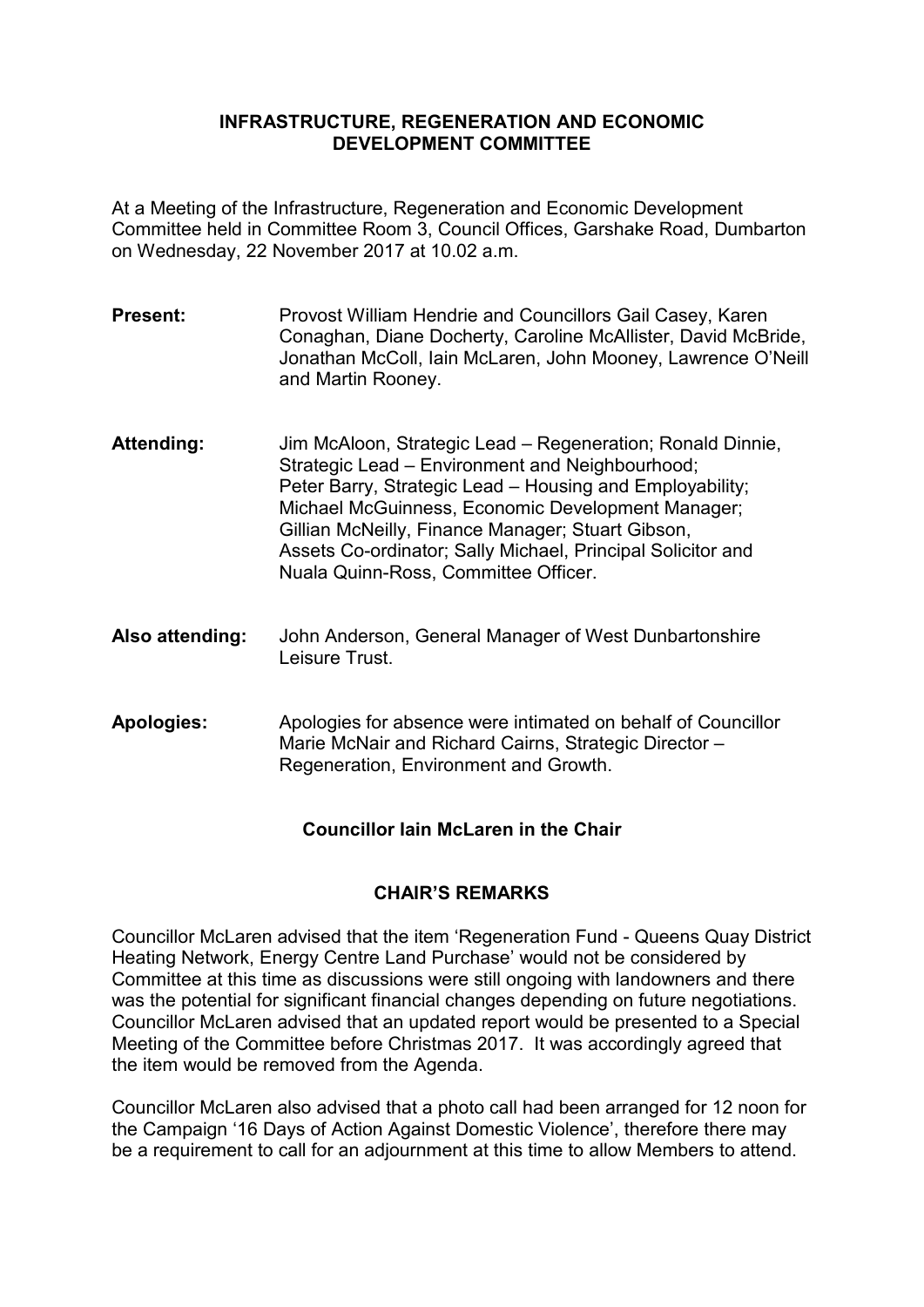## **DECLARATIONS OF INTEREST**

Provost Hendrie and Councillor McBride declared an interest in the item 'Annual Performance of West Dunbartonshire Leisure Trust For Year to 31 March 2017', being members of the West Dunbartonshire Leisure Trust Board.

### **MINUTES OF PREVIOUS MEETING**

The Minutes of Meeting of the Infrastructure, Regeneration and Economic Development Committee held on 16 August 2017 were submitted and approved as a correct record.

## **OPEN FORUM**

The Committee noted that no open forum questions had been submitted by members of the public.

### **WEST OF SCOTLAND LOAN FUND (WSLF) – AMENDMENT TO ARTICLES OF ASSOCIATION**

A report was submitted by the Strategic Lead – Regeneration providing an update on the current status of the West of Scotland Loan Fund (WSLF) and seeking approval to amend the Articles of Association.

After discussion and having heard the Strategic Lead – Regeneration in further explanation of the report and in answer to Members' questions, the Committee agreed:-

- (1) to note the contents of the report and the current status of the West of Scotland Loan Fund; and
- (2) to approve the WSLF Articles of Association being amended to enable member authorities to access surplus funds from the Fund in line with the requirement to ensure that they continue to be earmarked and utilised for the purposes outlined in the objects of the company.

### **SALE OF FORMER BRAIDFIELD HIGH SCHOOL, QUEEN MARY AVENUE, CLYDEBANK**

A report was submitted by the Strategic Lead – Regeneration advising on the outcome of the marketing of the former Braidfield High School, Queen Mary Avenue, Clydebank, providing details of the offers received and seeking approval to conclude disposal of the site.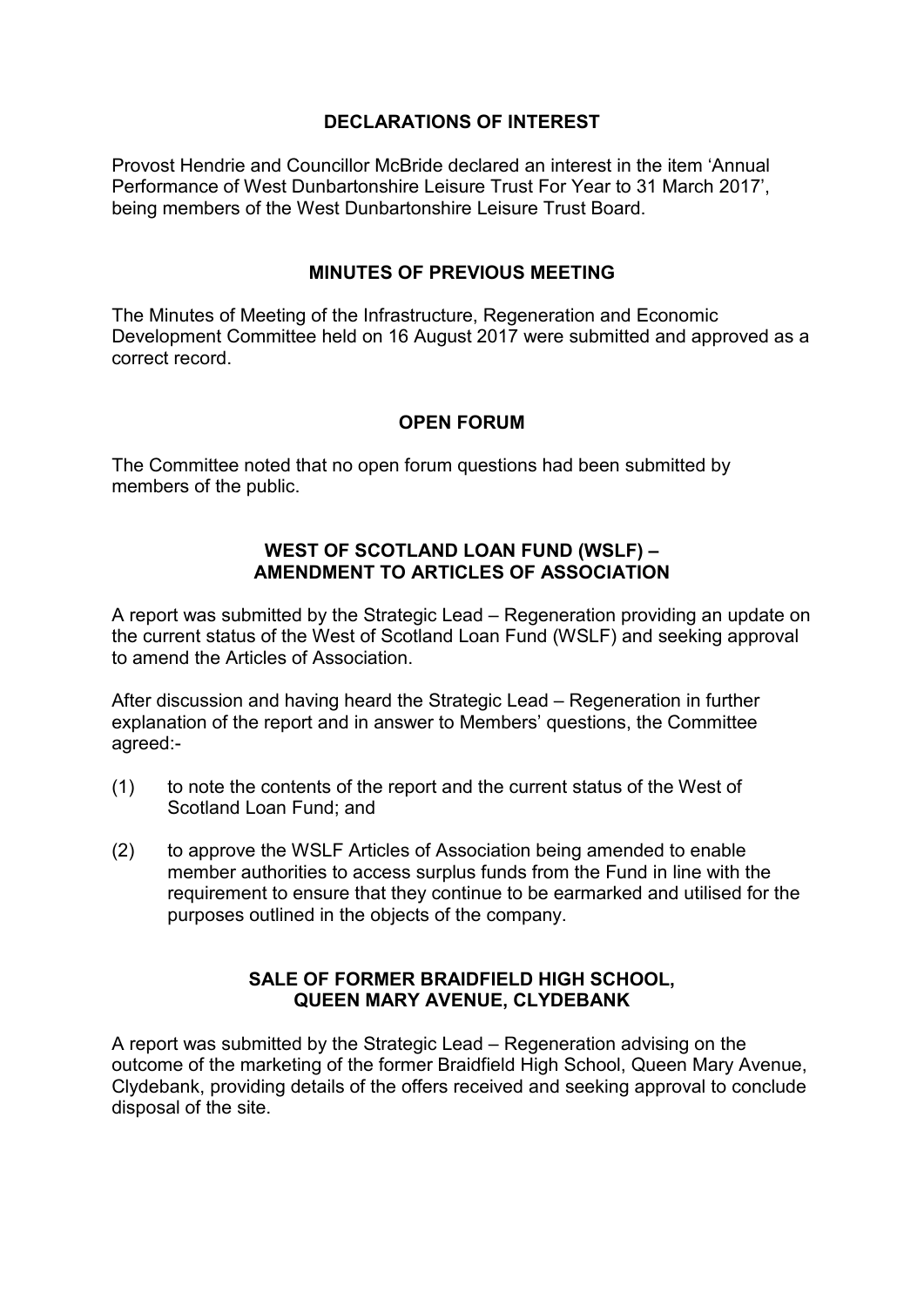Councillor O'Neill asked the Principal Solicitor if being a Member of the Planning Committee, which would be required to consider a planning application for the development of this site would require him to declare an interest in this item of business. The Principal Solicitor advised that he would not require to declare an interest in this item of business as he was in attendance at this meeting in another role.

After discussion and having heard the Strategic Lead – Regeneration in further explanation of the report and in answer to Members' questions, the Committee agreed:-

- (1) that the former Braidfield High School, Queen Mary Avenue, Clydebank be disposed for a consideration of a gross purchase price of £5,025,000 (Five Million and Twenty Five Thousand Pounds) to Miller Homes Limited;
- (2) that authority be delegated to the Strategic Lead Regeneration to conclude negotiations; and
- (3) that authority be delegated to the Strategic Lead Regulatory to conclude the transaction on such conditions as considered appropriate.

# **SALE OF FORMER HIGHDYKES PRIMARY SCHOOL, BONHILL**

A report was submitted by the Strategic Lead – Regeneration advising on the outcome of the marketing of the former Highdykes Primary School, Bonhill, providing details of the offer received and seeking approval to conclude disposal of the site.

After discussion and having heard the Strategic Lead – Regeneration and the Strategic Lead – Housing and Employability in further explanation of the report and in answer to Members' questions, the Committee agreed:-

- (1) that the former Highdykes Primary School be disposed for a gross consideration of £300,000 (Three Hundred Thousand Pounds) to AS Homes (Scotland) Ltd;
- (2) that authority be delegated to the Strategic Lead Regeneration to conclude negotiations; and
- (3) that authority be delegated to the Strategic Lead Regulatory to conclude the transaction on such conditions as considered appropriate.

# **SALE OF FORMER CARE HOME KNOWN AS DALREOCH HOUSE, DUMBARTON**

A report was submitted by the Strategic Lead – Regeneration advising on the outcome of the marketing of the former care home known as Dalreoch House, Dumbarton, providing details the offers received and seeking approval to conclude disposal of the site.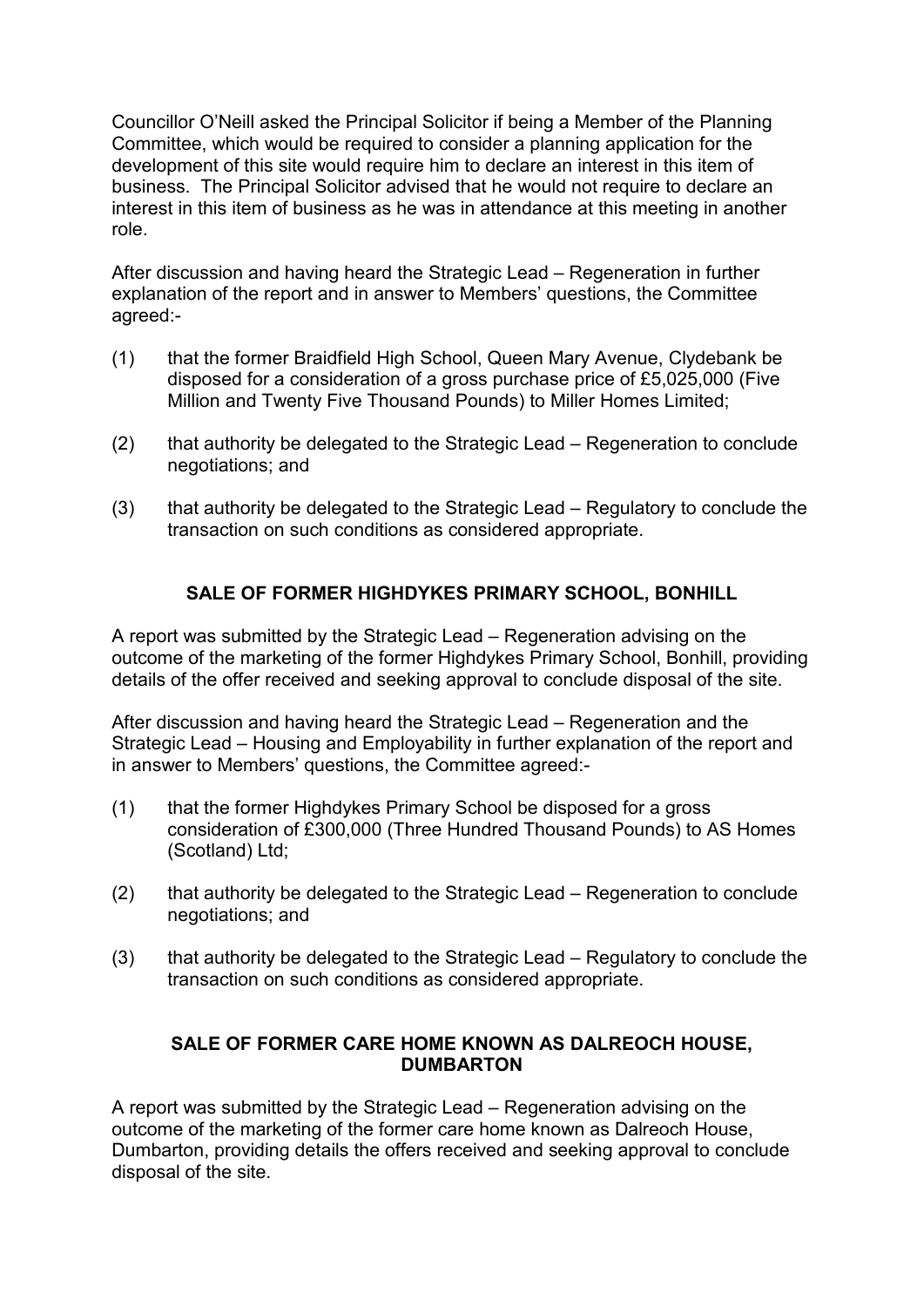After discussion and having heard the Strategic Lead – Regeneration in further explanation of the report and in answer to Members' questions, the Committee agreed:-

- (1) that the former care home known as Dalreoch House, Dumbarton be disposed for a consideration of £445,000 (Four Hundred and Forty Five Thousand) to HB Villages Developments Limited;
- (2) that authority be delegated to the Strategic Lead Regeneration to conclude negotiations; and
- (3) that authority be delegated to the Strategic Lead Regulatory to conclude the transaction on such conditions as considered appropriate.

## **REVIEW OF THE ELIGIBILITY OF THE CARE OF GARDENS SCHEME**

A report was submitted by the Strategic Lead – Environment and Neighbourhood providing details of the rise in use of the care of gardens service and the associated costs in service delivery resulting in financial pressures on the Greenspace budget and seeking to review the eligibility criteria to ensure the service is provided only to residents with the greatest need.

The Strategic Lead – Environment and Neighbourhood was in further explanation of the report and in answer to Members' questions.

Following discussion Councillor McLaren seconded by Councillor McColl, moved that:-

The Committee agree:-

- (1) to note the historical increase in service use and result in cost increase as detailed within paragraph 3.3 of the report;
- (2) to approve the eligibility criteria as detailed within paragraph 4.2 of the report;
- (3) to approve the implementation of charging for this service as detailed within paragraph 4.3 of the report; and
- (4) to request that officers provide an update report to the Committee by the end of 2018.

As an amendment, Councillor McBride seconded by Councillor O'Neill, moved that:

The Committee agree that no action be taken by officers on this report.

Following discussion the Committee agreed to proceed by way of a roll call vote.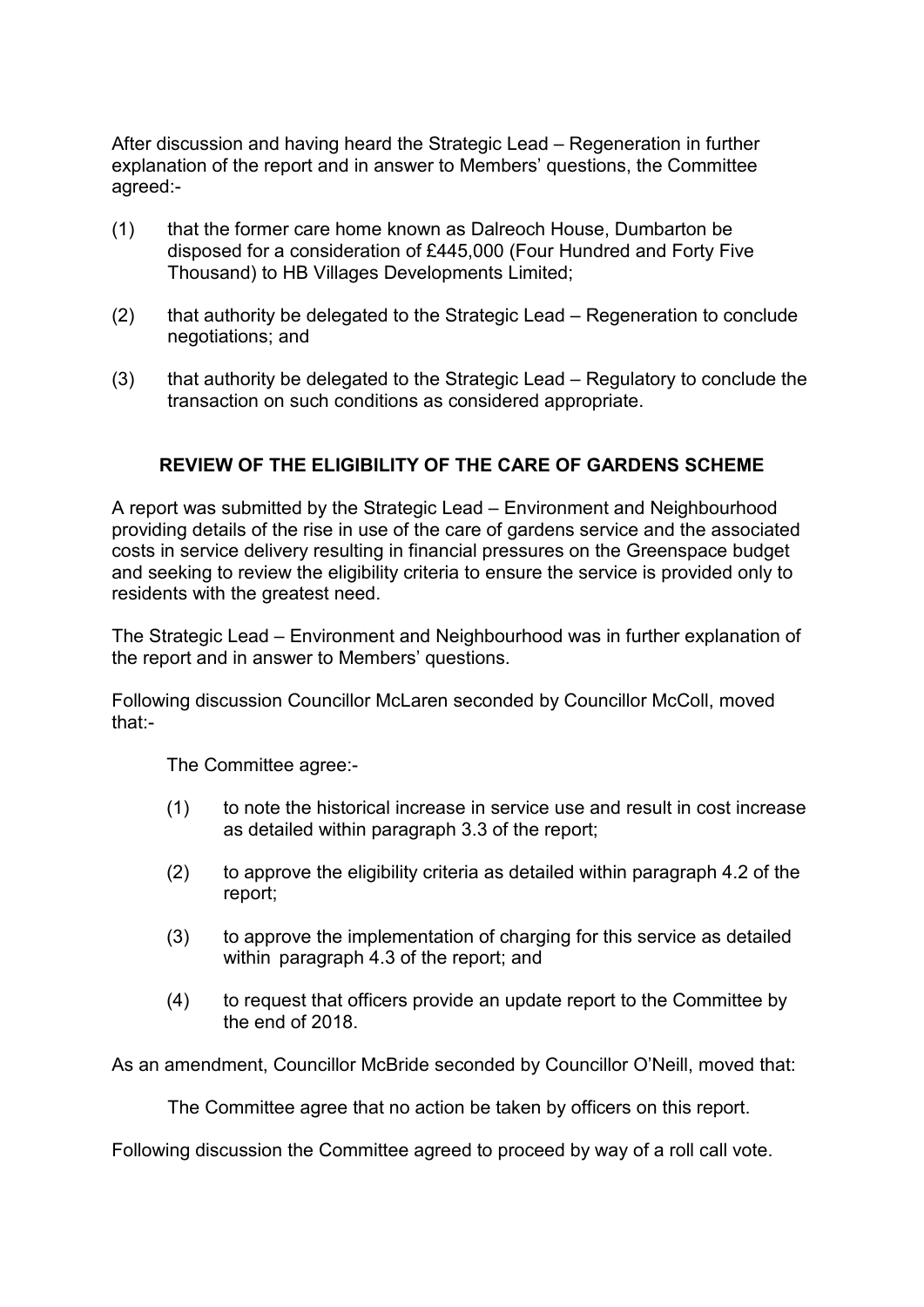On a vote being taken 5 Members, namely Councillors Casey, McBride, Mooney, O'Neill and Rooney voted for the amendment and 6 Members voted for the motion, namely Provost Hendrie and Councillors Conaghan, Docherty, McAllister, McColl and McLaren, which was accordingly carried.

### **ECONOMIC DEVELOPMENT STRATEGY ACTION PLAN UPDATE**

A report was submitted by the Strategic Lead – Regeneration informing of the progress in delivering the Economic Development Strategy Action Plan 2015-20.

Having heard the Strategic Lead – Regeneration in further explanation of the report and in answer to Members' questions, the Committee agreed to note the progress made in implementing the Economic Development Strategy Action Plan 2015-20.

## **REGENERATION DELIVERY PLAN 2017/18: MID-YEAR PROGRESS REPORT**

A report was submitted by the Strategic Lead – Regeneration setting out the midyear progress of the Regeneration Delivery Plan 2017/18 actions.

After discussion and having heard the Strategic Lead – Regeneration in further explanation of the report and in answer to Members' questions, the Committee agreed to note the contents of the report and the progress achieved at mid-year.

## **ENVIRONMENT & NEIGHBOURHOOD DELIVERY PLAN 2017/18: MID-YEAR PROGRESS**

A report was submitted by the Strategic Lead – Environment and Neighbourhood setting out the progress of the Environment & Neighbourhood Delivery Plan at midyear.

After discussion and having heard the Strategic Lead – Environment and Neighbourhood in further explanation of the report and in answer to Members' questions, the Committee agreed to note contents of the report and the progress achieved at mid-year.

### **ANNUAL PERFORMANCE OF WEST DUNBARTONSHIRE LEISURE TRUST FOR YEAR TO 31 MARCH 2017**

A report was submitted by the Strategic Lead – Environment and Neighbourhood providing an update on the annual performance of West Dunbartonshire Leisure Trust ('the Trust') during the period 01 April 2016 to 31 March 2017.

The Strategic Lead – Environment and Neighbourhood was heard in further explanation of the report and in answer to Members' questions.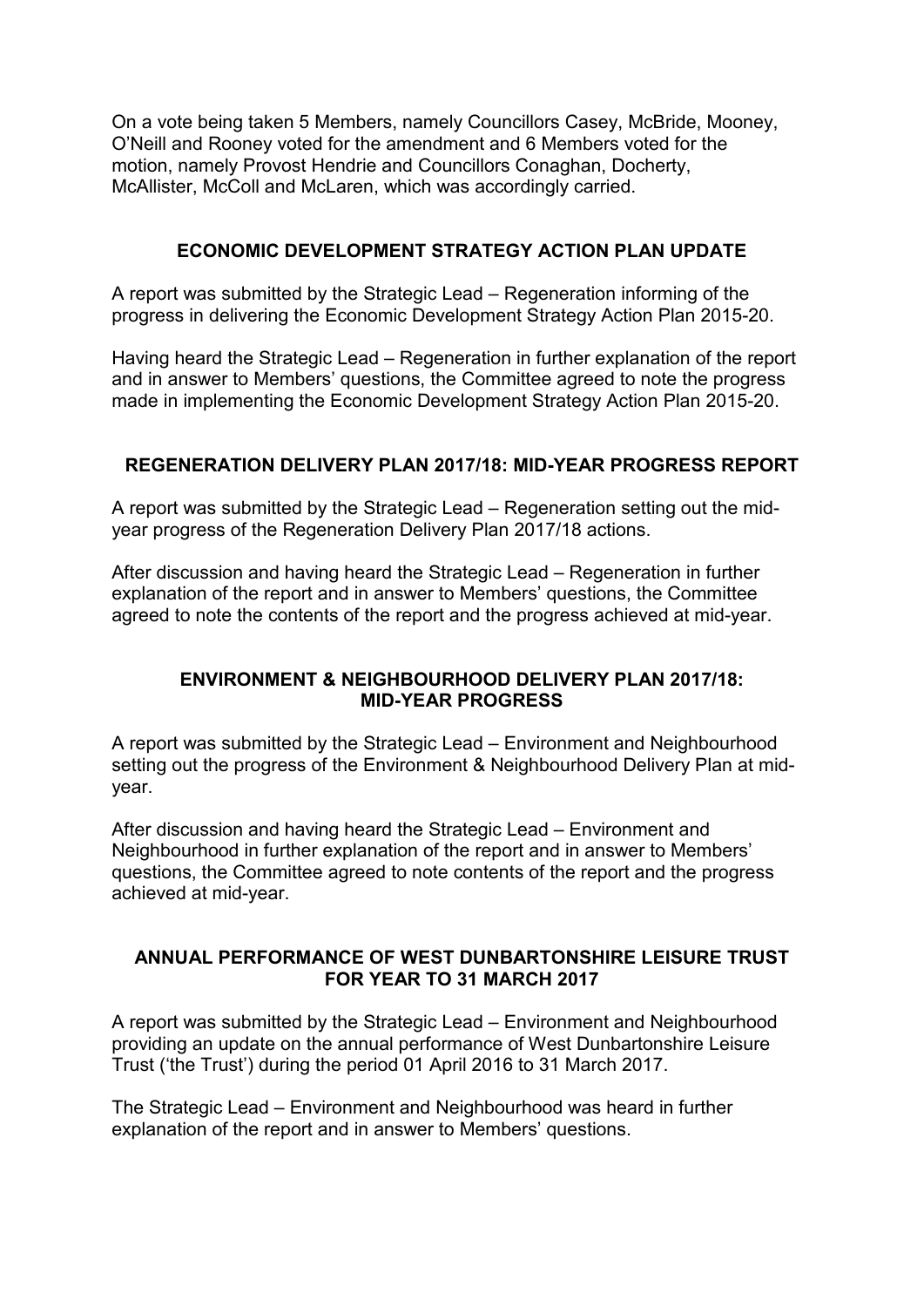The Committee then invited John Anderson, General Manager of West Dunbartonshire Leisure Trust to address the Committee. Mr Anderson was heard in further explanation of the report, the performance of the West Dunbartonshire Leisure Trust and in answer to Members' questions.

Thereafter, the Committee agreed to note the contents of the annual performance report.

Note: Councillor O'Neill left the meeting during discussion on the above item of business.

### **UPDATE ON PROPERTY AND LAND ASSET DISPOSAL STRATEGY 2013 - 2018**

Submit report by the Strategic Lead – Regeneration providing an update in respect of the Property and Land Disposal Strategy 2013 – 2018.

After discussion and having heard the Strategic Lead – Regeneration and the Assets Co-ordinator in further explanation of the report and in answer to Members' questions, the Committee agreed:-

- (1) to note the priorities and progress made in meeting the priority objectives set out in The Property and Land Disposal Strategy 2013 – 2018; and
- (2) to note the progress made in respect of the strategic sites.

### **ADJOURNMENT**

Having heard the Chair, Councillor McLaren, the Committee agreed to an adjournment of 25 minutes to allow Members to attend a photo call for the Campaign '16 Days of Action Against Domestic Violence'.

The meeting resumed at 12.16 p.m. with all those Members noted in the sederunt present, with the exception of Councillor O'Neill.

# **QUEENS' QUAY, CLYDEBANK**

A report was submitted by the Strategic Lead – Regeneration providing an update on the progress made at the Queens' Quay development.

After discussion and having heard the Strategic Lead – Regeneration and the Finance Manager in further explanation of the report and in answer to Members' questions, the Committee agreed:-

- (1) to note the progress made to date; and
- (2) to note that the budget allocation of £15.621m is now expected to be fully utilised by December 2018.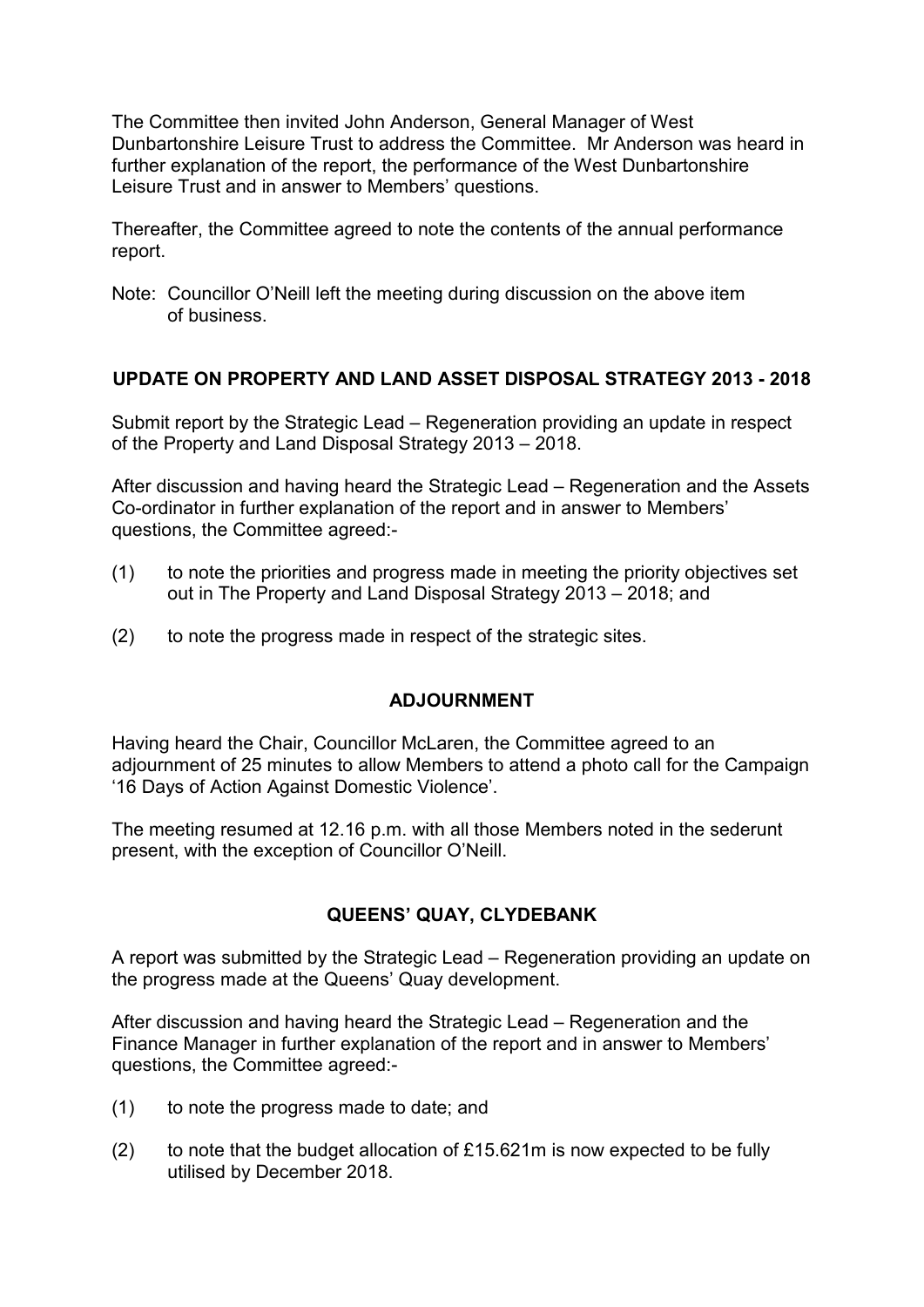### **REGENERATION FUND – PROJECT PROPOSAL FOR CONNECTING CLYDEBANK, DUMBARTON RD/GLASGOW RD, A814 PROJECT**

Submit report by the Strategic Lead – Regeneration proving a detailed project proposal for the Connecting Clydebank, (Dumbarton Rd/Glasgow Rd A814) project.

After discussion and having heard the Strategic Lead – Environment and Neighbourhood and the Strategic Lead – Regeneration in further explanation of the report the Committee agreed:-

- (1) to approve the project proposal prepared for the Connecting Clydebank, Dumbarton Rd/Glasgow Rd A814 Project, as set out in Appendix 1 of the report, to allow progress of the procurement of a contract for the works, subject to the location of the bus stop outside Clydebank Town Hall being moved to outside Clydebank Library and the disabled spaces outside Clydebank Library being moved to Hall Street;
- (2) to approve the funding of £2.3m towards the project, held within the approved Regeneration Fund agreed by Council on 28 October 2015;
- (3) to note that the outcome of the procurement process for this project will be reported to a future meeting of the Tendering Committee for approval; and
- (4) that officers give consideration to using the capital surplus within the Regeneration Fund to support the Clydebank Library redevelopment project and report back to Committee on their findings.

# **UPDATE ON ACTIVITY BY CLYDEBANK PROPERTY COMPANY LIMITED**

A report was submitted by the Strategic Lead – Regeneration on the progress of activity in Clydebank Property Company Limited (CPC) following its purchase in August 2014.

After discussion and having heard the Strategic Lead – Regeneration and the Assets Co-ordinator in further explanation of the report and in answer to Members' questions, the Committee agreed to note the progress being made in terms of the Council's investment in Clydebank Property Company Limited.

Note: Councillor Casey left at this point in the meeting.

### **UPDATE ON MITCHELL WAY REDEVELOPMENT SITE, ALEXANDRIA**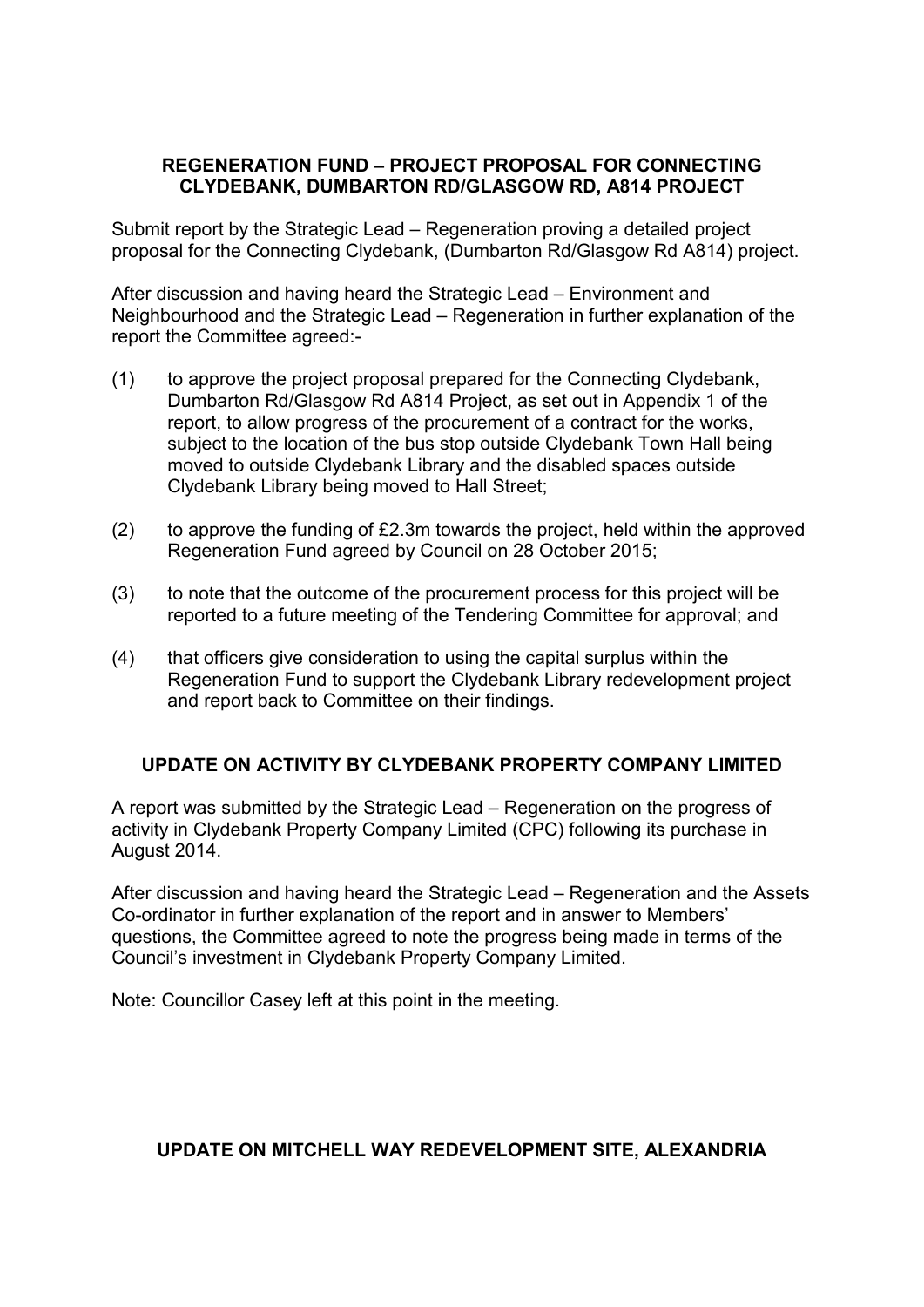A report was submitted by the Strategic Lead – Regeneration providing an update on the proposed redevelopment of the Mitchell Way redevelopment site in Alexandria following receipt of additional information, detailed costings and appraisal by the preferred developer.

The Committee agreed:-

- (1) to approve the additional expenditure to cover abnormal costs of approximately £300,000 inclusive of a small contingency above the agreed sale price which have arisen following the detailed intrusive and topographical surveys which have impacted on the viability of the development which will be funded from existing Capital Budgets;
- (2) to note the change in the price agreed for the site, and that the shortfall will be reported within the next Budgetary Control Report presented to Committee; and
- (3) that authority be delegated to the Strategic Lead Regulatory to conclude the disposal transaction by long-term development agreement, subject to such legal conditions that are considered appropriate.

### **INFRASTRUCTURE, REGENERATION & ECONOMIC DEVELOPMENT BUDGETARY CONTROL REPORT 2017/18 TO PERIOD 7 (31 OCTOBER 2017)**

Submit report by the Strategic Director – Regeneration, Environment and Growth providing an update on the financial performance to 31 October 2017 (Period 7) of those services under the auspices of this Committee.

Having heard the Strategic Lead – Regeneration, the Committee agreed:-

- (1) to note the contents of the report which shows the revenue budget forecast to underspend against budget by £0.271m (1%) at the year end;
- (2) to note the net projected annual capital underspend of £19.777m (33.4%), of which £19.482m (32.9%) relates to project rephasing and an in-year underspend of £0.295m (less than 1%); and
- (3) to note the progress on savings incorporated into budgets for 2017/18**.**

## **WORKING WELL TOGETHER - ATTENDANCE MANAGEMENT: QUARTER 2 (1 JUNE – 30 SEPTEMBER 2017)**

Submit report by the Strategic Lead – People and Technology providing an update for Quarter 2 2017/18 in respect of sickness absence and to provide detailed analysis on the attendance performance for the strategic lead areas within the locus of this Committee.